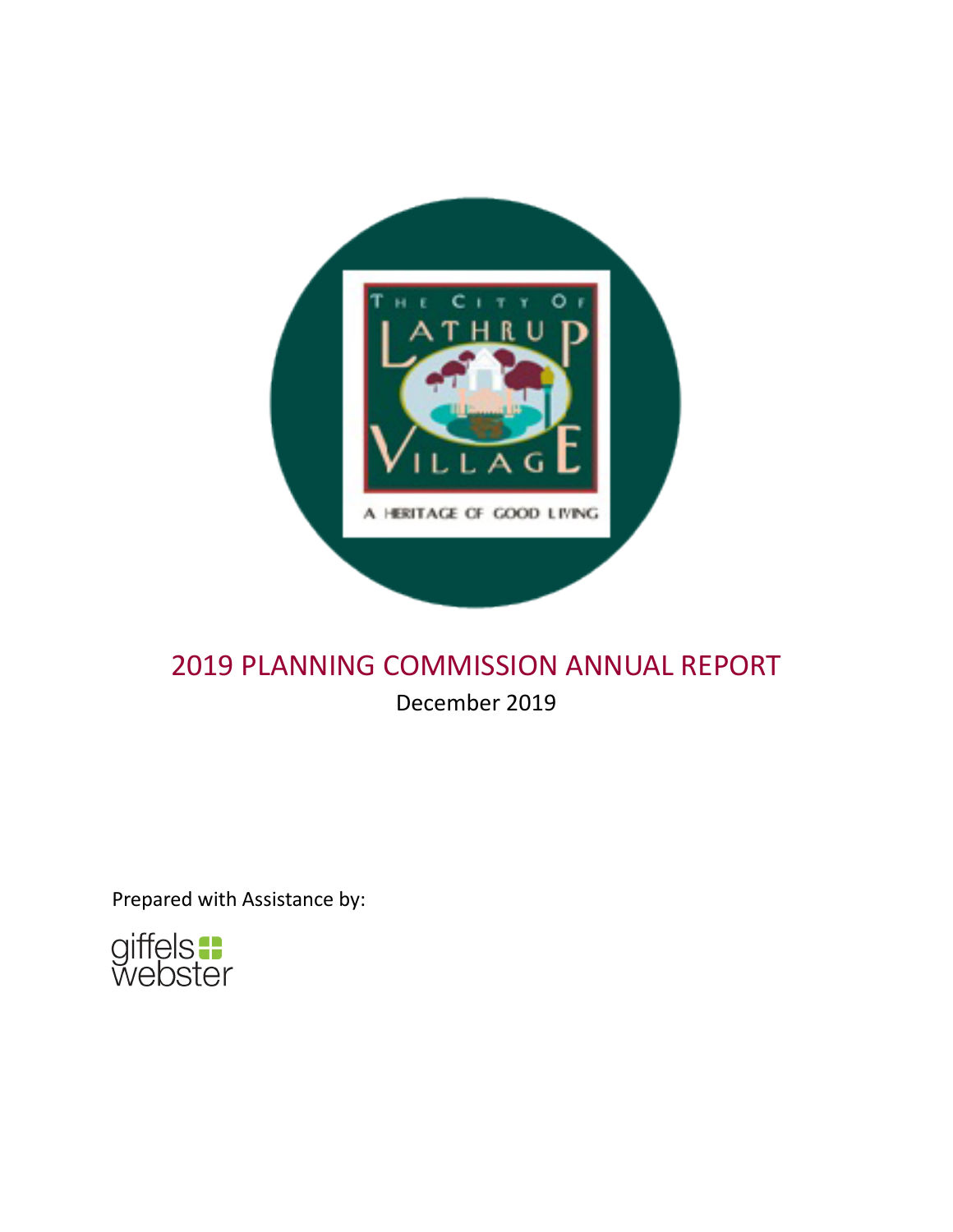# 2019 PLANNING COMMISSION ANNUAL REPORT

# **INTRODUCTION**

The Michigan Planning Enabling Act (P.A. 33 of 2008, as amended) requires the Planning Commission to prepare, file and present an annual written report to the City Council. This document is intended to meet the state requirement as well as provide an overview of 2019 accomplishments.

The Planning Commission in Lathrup Village is comprised of seven members, many of whom have been on the Planning Commission for several years. These members come from a variety of professional backgrounds in architecture, business, finance, city planning, and education. The various perspectives and knowledge brought by these members creates a well-rounded Commission that maintains fair and thoughtful deliberations.

| <b>Name</b>                        | <b>Term Ending</b> |
|------------------------------------|--------------------|
| Bruce Copus (Vice Chairperson)     | 2/27/20            |
| Jason Hammond (Secretary)          | 5/21/21            |
| Charo Hulleza (Member)             | 5/21/21            |
| Bruce Kantor, City Council Liaison |                    |
| Mark Piotrowski, (Chairperson)     | 3/1/22             |
| Les Stansbery (Member)             | 3/1/22             |
| Anna Thompson (Member)             | 3/1/22             |

# **2019 PLANNING COMMISSION ROSTER**

# **COMMUNITY & ECONOMIC DEVELOPMENT DEPARTMENT STAFF**

Susan Stec, Community & Economic Development Manager. Ms. Stec joined this city this year.

Giffels Webster assists the city with planning and zoning services. Our team assists city staff with technical planning and zoning related calls, emails, and visits to the city. We also prepare reviews, memoranda, and reports for the Planning Commission, ZBA, and City Council, as needed. We attend all Planning Commission meetings as well as City Council meetings as requested. The GW team is directed by Jill Bahm, AICP, partner at GW, and supported by Matthew Wojciechowski, associate planner as well as our GIS team.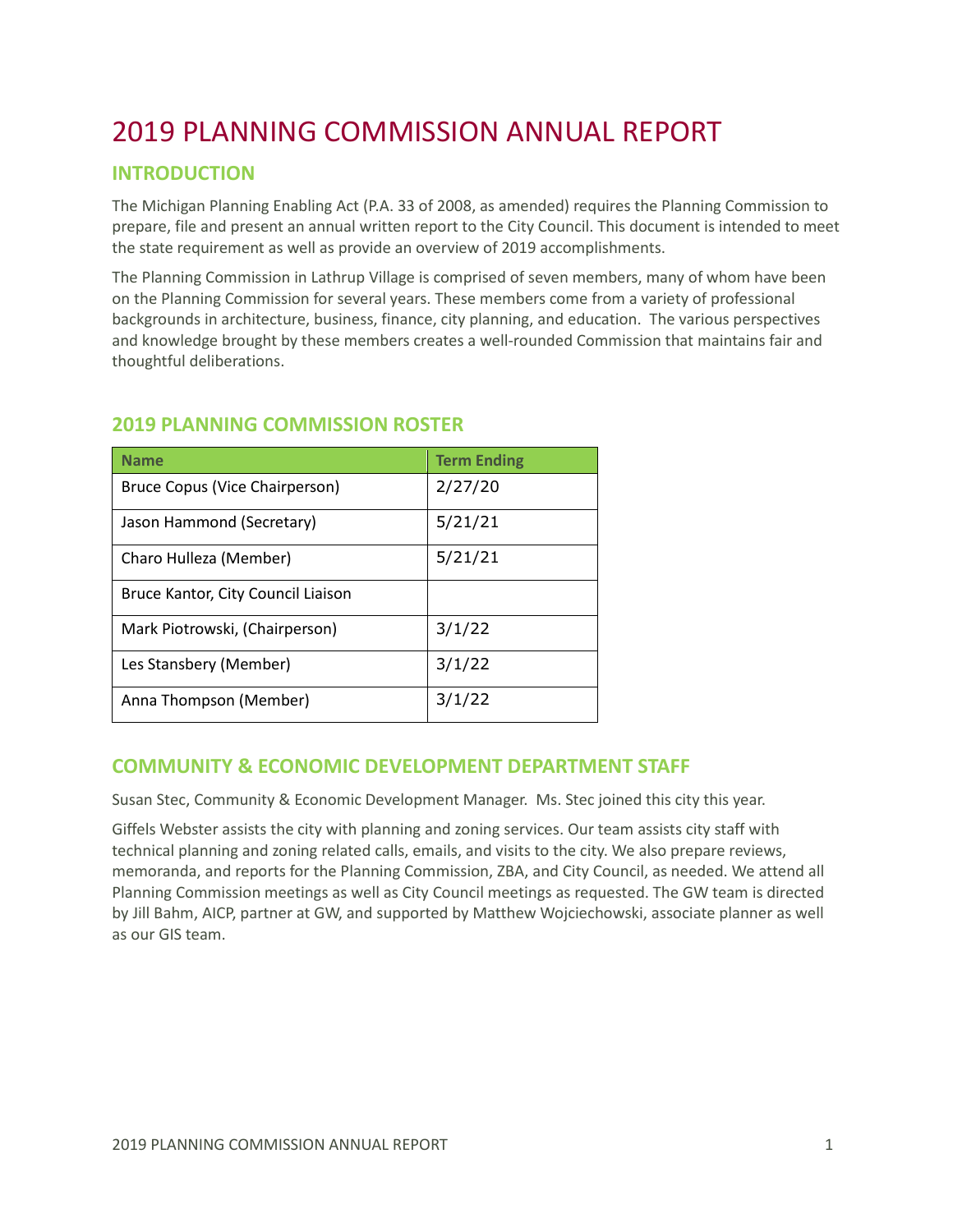# **2019 DEPARTMENT ACTIVITIES**

#### Development Reviews

In 2019, the Planning Commission reviewed 6 development applications (this includes 2 Zoning Board of Appeals applications).

**Site Plan Reviews**. Site plan review takes place when an application is submitted for new construction or additions to ensure that development plans meet the standards of the Zoning Ordinance. These standards are primarily non-discretionary standards – these are objective standards such as setback, landscaping, lighting, and parking requirements.

Four site plans were reviewed by the Planning Commission in 2019. These site plans included applications for "by right" development (permitted uses) as well as special land uses. Site plan approvals are valid for twelve months, with a one-year extension permitted by the Planning Commission. These site plans included:

- 26727 Southfield Road (Gas station)
- 27047-27051 Southfield Road (re-occupancy by office/massage therapy)
- 28601 Southfield Road (restaurant)
- 26710-26780 (multi-tenant shopping center)

**Special Land Uses**. Special land uses are uses that may be permitted in certain locations within the city, provided that certain standards are met. The Zoning Ordinance provides general standards for special land uses, and some uses have their own additional standards. Generally, most standards are nondiscretionary, but there are some discretionary standards that the Planning Commission considers during the review process. Two special land use requests were reviewed and approved by the Planning Commission, including one gas station (26727 Southfield Road) and a restaurant serving alcohol (28601 Southfield Road).

**Public Input/Public Hearings**. The Planning Commission meetings are open to the public, and "public comment" is an agenda item at every meeting. Public hearings are required for PUD, special land use, and rezoning applications. Throughout 2019, two public hearings were held on these requests. Additional public hearings were held for zoning ordinance amendments discussed below.

# **ZONING UPDATES**

The Planning Commission worked on several amendments to the Zoning Ordinance this year:

- **Planned Unit Development**. In April of this year, the Planning Commission was approached with a concept for a drive-through facility in the Village Center district, where such uses are currently not allowed. The Planning Commission discussed the potential economic benefit of allowing properties to develop in a way that reflects the market, while reinforcing the concept of a walkable Village Center for the city. Recognizing the benefit of the "planned unit development" tool as a way to review and approve projects that meet certain city goals and objectives, the Planning Commission reviewed new zoning language to include standards and a process for Planned Unit Developments. These amendments were adopted in June 2019.
- **Drive-through standards**. The Planning Commission created standards for drive-through uses that will apply throughout the city. They are aimed at improving the appearance and safe pedestrian and vehicular circulation for such uses. This amendment was adopted in June 2019.